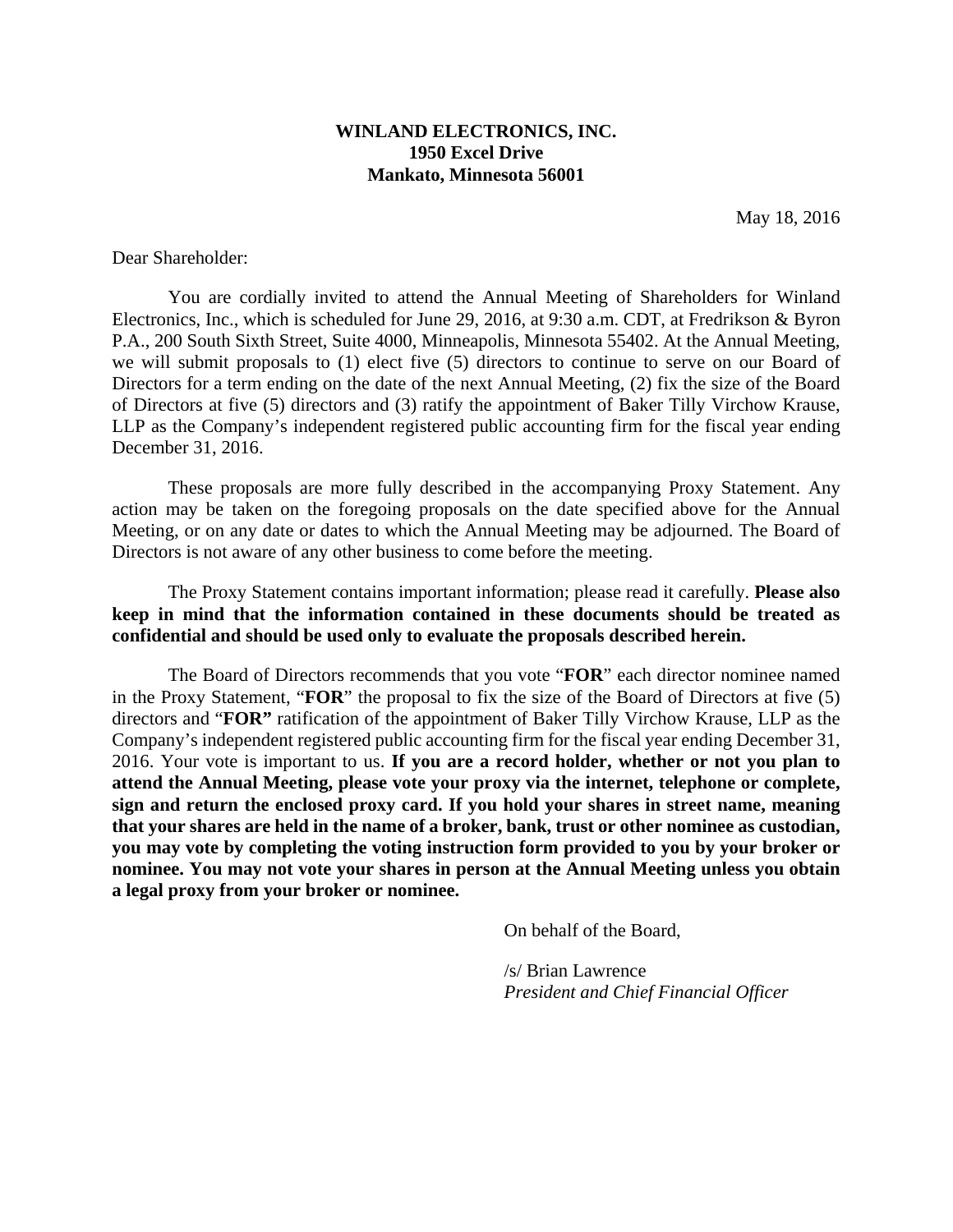# **WINLAND ELECTRONICS, INC. 1950 Excel Drive Mankato, Minnesota 56001**

# **NOTICE OF ANNUAL MEETING OF SHAREHOLDERS TO BE HELD JUNE 29, 2016**

To: The Shareholders of Winland Electronics, Inc.

The Annual Meeting of Shareholders (the "Annual Meeting") of Winland Electronics, Inc., a Minnesota corporation ("Winland"), will be held on June 29, 2016, at 9:30 a.m. CDT, at Fredrikson & Byron P.A., 200 South Sixth Street, Suite 4000, Minneapolis, Minnesota 55402, for the following purposes:

- To elect five (5) directors for a term ending on the date of the next Annual Meeting.
- To consider and vote upon a proposal to fix the size of the Board of Directors at five (5) directors.
- To ratify the appointment of Baker Tilly Virchow Krause, LLP as the Company's independent registered public accounting firm for the fiscal year ending December 31, 2015.
- To transact such other business as may properly come before the Annual Meeting or any postponement or adjournment thereof.

Any action may be taken on the foregoing proposals on the date specified above for the Annual Meeting, or on any date or dates to which the Annual Meeting may be adjourned. The Board of Directors is not aware of any other business to come before the Annual Meeting.

Shareholders of record at the close of business on May 4, 2016, are entitled to notice of, and to vote at, the Annual Meeting. Each shareholder is entitled to one vote for each share of Common Stock held at that time. A list of these shareholders will be open for examination by any shareholder for any purpose germane to the Annual Meeting for a period of 10 days prior to the meeting at the Company's principal executive office at 1950 Excel Drive, Mankato, Minnesota.

You can vote by proxy by Internet, telephone or mail by following the instructions set forth below:

*Voting by Internet:* You can vote at www.investorvote.com/WELX, 24 hours a day, seven days a week. You will need the 12-Digit Control Number included on your proxy card.

*Voting by Telephone:* You can vote using touch-tone telephone by calling 1-800-652-8683, 24 hours a day, seven days a week. You will need the 12-digit control number included on your proxy card.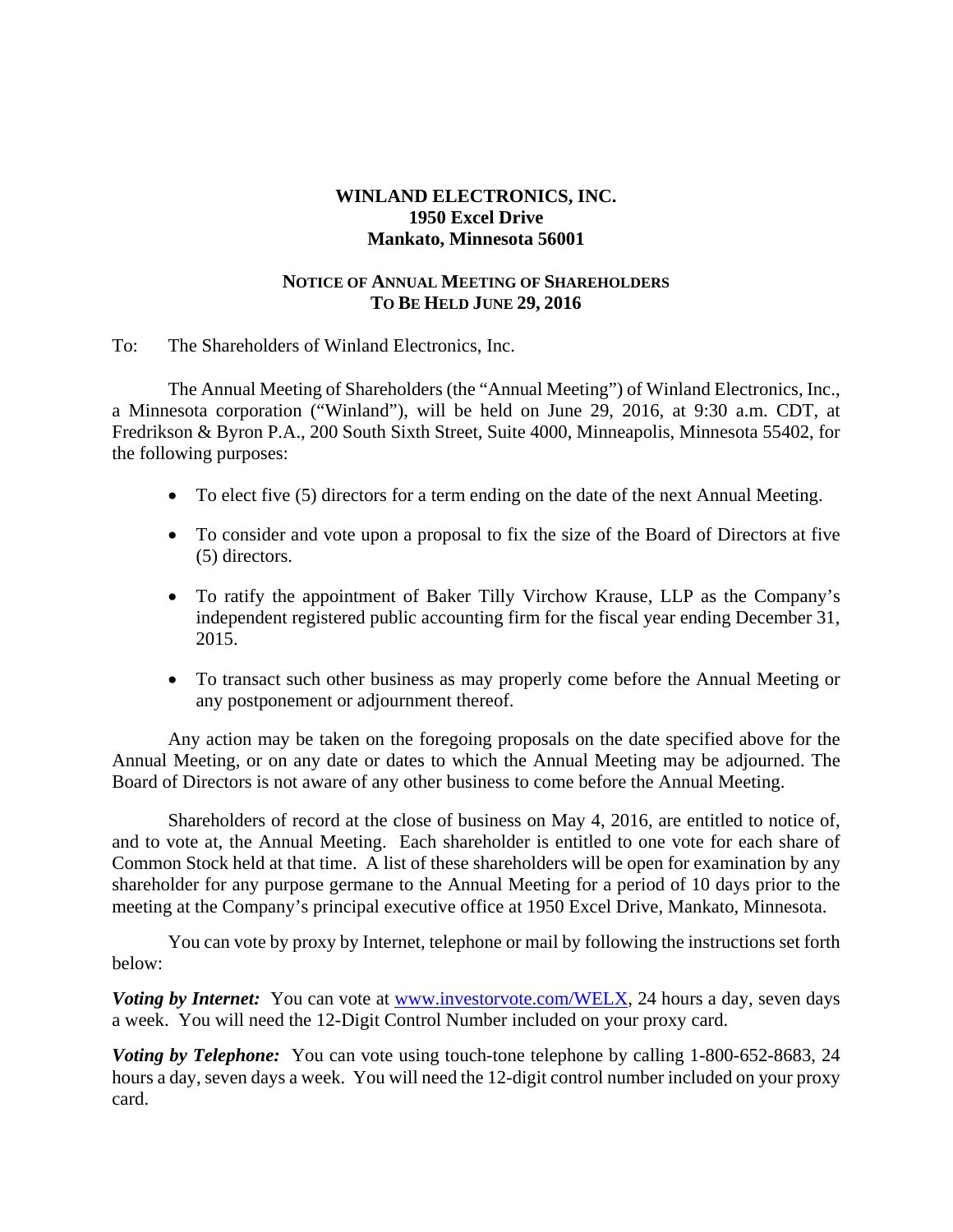*Voting by Mail:* You may complete, sign and return by mail the proxy card sent to you together with the printed copies of the proxy materials. The proxy card should be mailed to *PROXY SERVICES, C/O COMPUTERSHARE INVESTOR SERVICES, PO BOX 43102, PROVIDENCE RI 02940-5068.* 

Please vote as soon as possible to record your vote promptly, even if you plan to attend the Annual Meeting.

If you are a record holder and attend the Annual Meeting, you may, if you wish, revoke the proxy and vote in person on all matters brought before the Annual Meeting. If you hold your shares in street name, meaning that your shares are held in the name of a broker, bank, trust or other nominee as custodian, you may vote by completing the voting instruction form provided to you by your broker or nominee. You may not vote your shares in person at the Annual Meeting unless you obtain a legal proxy from your broker or nominee.

By Order of the Board of Directors,

/s/ Brian Lawrence *President and Chief Financial Officer* 

Mankato, Minnesota May 18, 2016

**TO ASSURE YOUR REPRESENTATION AT THE ANNUAL MEETING, PLEASE SIGN, DATE AND RETURN THE ENCLOSED PROXY CARD WHETHER OR NOT YOU EXPECT TO ATTEND IN PERSON. SHAREHOLDERS WHO ATTEND THE MEETING MAY REVOKE THEIR PROXIES AND VOTE IN PERSON IF THEY SO DESIRE.**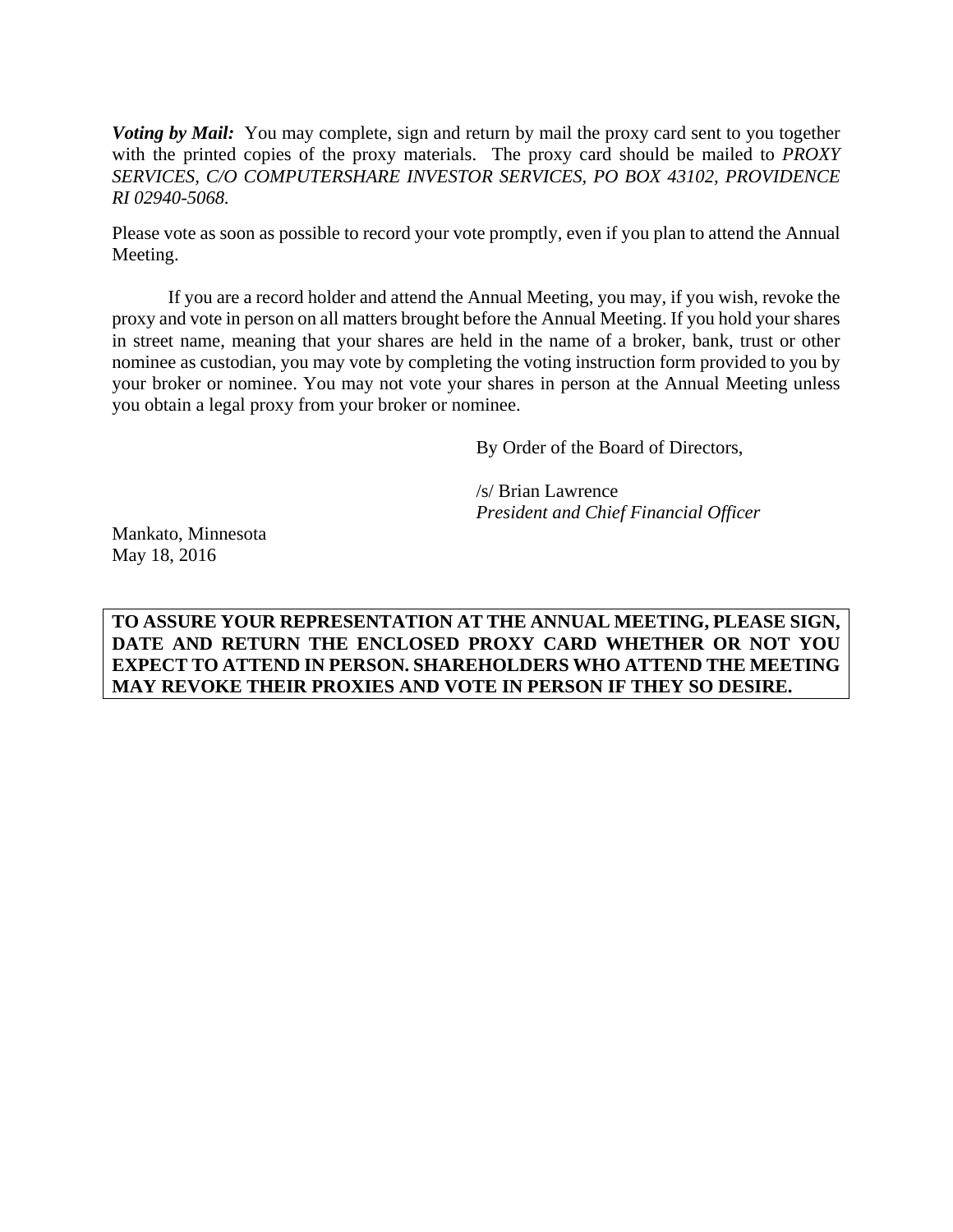# **TABLE OF CONTENTS**

| ELECT FIVE (5) DIRECTORS AND FIX THE SIZE OF THE BOARD OF DIRECTORS AT |  |
|------------------------------------------------------------------------|--|
| RATIFICATION OF INDEPENDENT REGISTERED PUBLIC ACCOUNTING FIRM12        |  |
|                                                                        |  |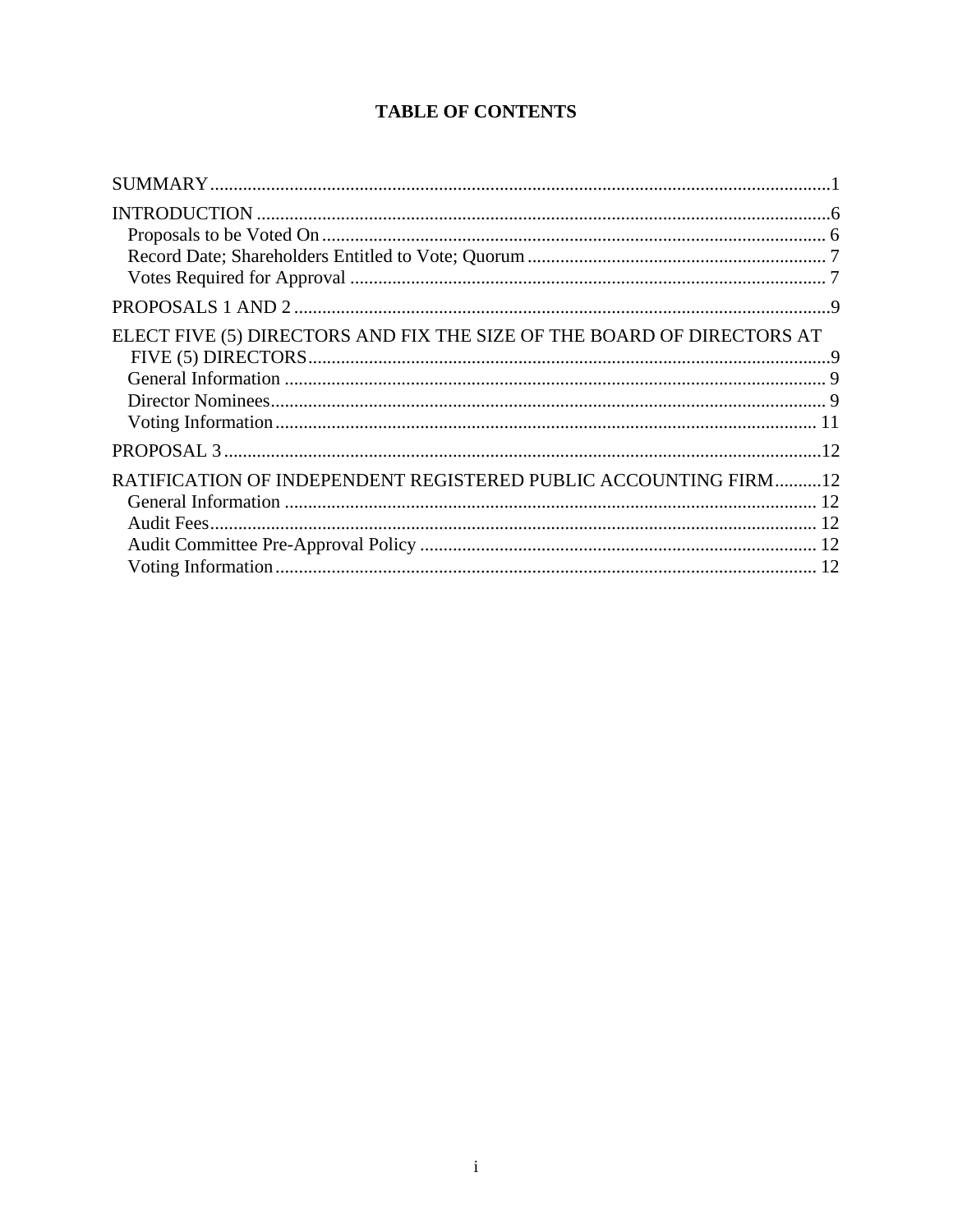### **WINLAND ELECTRONICS, INC.**  \_\_\_\_\_\_\_\_\_\_\_\_\_\_\_\_\_\_\_\_\_\_\_\_\_\_\_\_\_\_\_\_\_\_\_

# **PROXY STATEMENT for Annual Meeting of Shareholders To Be Held on June 29, 2016**

#### **SUMMARY**

\_\_\_\_\_\_\_\_\_\_\_\_\_\_\_\_\_\_\_\_\_\_\_\_\_\_\_\_\_\_\_\_\_\_\_

This summary highlights selected information from this Proxy Statement and may not contain all of the information that is important to you. To better understand the proposal to be voted on at the Annual Meeting, you should carefully read this entire Proxy Statement.

#### **When and Where is the Annual Meeting?**

The Annual Meeting of Shareholders (the "Annual Meeting") of Winland Electronics, Inc. ("Winland" or the "Company") will be held on June 29, 2016, at 9:30 a.m. CDT, at Fredrikson & Byron P.A., 200 South Sixth Street, Suite 4000, Minneapolis, Minnesota 55402.

#### **What Will Be Voted on at the Annual Meeting?**

Shareholders will vote on the following matters:

**Proposal 1** – To elect the five (5) directors named in this Proxy Statement for a term ending on the date of the next Annual Meeting; and

**Proposal 2** – To fix the size of the Winland Board of Directors at five (5) directors.

**Proposal 3** – To ratify the appointment of Baker Tilly Virchow Krause, LLP as the Company's independent registered public accounting firm for the fiscal year ending December 31, 2016.

In addition, the shareholders will consider such other business as may properly come before the meeting or any postponement or adjournment thereof.

#### **What is the Board of Directors Recommendation Regarding Voting?**

The Board of Directors believes that approval of these proposals is in the best interests of Winland and its shareholders, and recommends that shareholders vote "**FOR**" the election of each director, "**FOR**" the proposal to fix the size of the Board of Directors at five (5) directors and "**FOR**" the ratification of the appointment of Baker Tilly Virchow Krause, LLP as the Company's independent registered public accounting firm for the fiscal year ending December 31, 2016.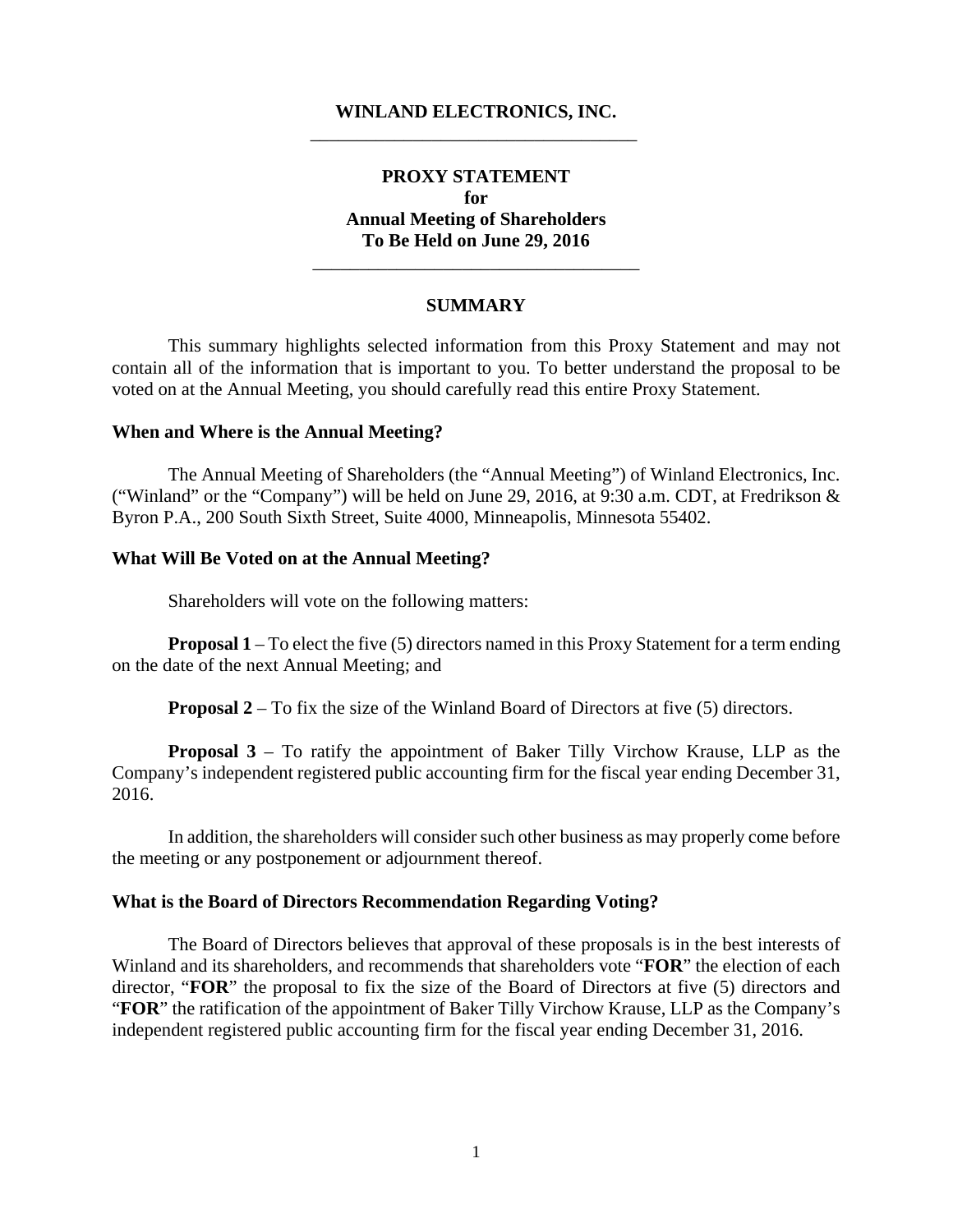#### **What Shareholder Vote is Required to Approve the Proposals to Be Voted on at the Meeting?**

Approval of the proposal to fix the size of the Board of Directors at five (5) directors requires the affirmative vote of holders of a majority of the voting power of the shares present, in person or by proxy, and entitled to vote at the Annual Meeting. The election of each named director nominee requires the affirmative vote of holders of a plurality of the voting power of the shares present, in person or by proxy, and entitled to vote at the Annual Meeting.

 The affirmative vote of the holders of a majority of the voting power of the shares present, in person or by proxy, and entitled to vote at the meeting is required to ratify the appointment of Baker Tilly Virchow Krause, LLP, an independent registered public accounting firm, as the Company's independent registered public accountants for the fiscal year ending December 31, 2016.

#### **What is the Effect of Withhold Votes and Abstentions?**

You may either vote "**FOR**" or "**WITHHOLD**" authority to vote for each nominee to the Board of Directors. If you "**WITHHOLD**" authority to vote on any or all nominees, your vote will be deemed present but will not be deemed to have voted in favor of the nominee. You may vote "**FOR**," "**AGAINST**," or "**ABSTAIN**" on the proposal to fix the size of the Board of Directors at five (5) directors and on the proposal to ratify the appointment of Baker Tilly Virchow Krause, LLP as the Company's independent registered public accounting firm for the fiscal year ending December 31, 2016. If you "**ABSTAIN**" from voting, your shares will be deemed present but will not be deemed to have voted in favor of the proposal, and it therefore has the same effect as a vote against the proposal. If you are a record holder and you fail to return your proxy card or otherwise vote, your shares will not be deemed present at the meeting and will have no effect on the outcome of the proposals.

#### **What is the Effect of Broker Non-Votes?**

Generally, a "broker non-vote" occurs if you hold your shares in street name, meaning that your shares are held in the name of a broker, bank, trust or other nominee as custodian, and you do not return a voting instruction form to your broker. If the broker has discretionary authority to vote on certain proposals, the broker may do so and the shares are deemed present at the meeting for purposes of a quorum. A "broker non-vote" results for those other proposals where discretionary authority is *not* available, and such "broker non-vote" does not have any effect on the outcome of the proposals.

Brokers will not have discretionary authority to vote on either the proposal to fix the size of the Board of Directors at five (5) directors or on the election of directors, but will have discretionary authority to vote on the proposal to ratify the appointment of Baker Tilly Virchow Krause, LLP as the Company's independent registered public accounting firm for the fiscal year ending December 31, 2016. As a result, there may be broker non-votes for the proposal to fix the size of the Board of Directors at five (5) directors or for the election of directors, but such broker non-votes will not be deemed present at the Annual Meeting for purposes of such proposals and will not have any effect on the outcome of the proposals.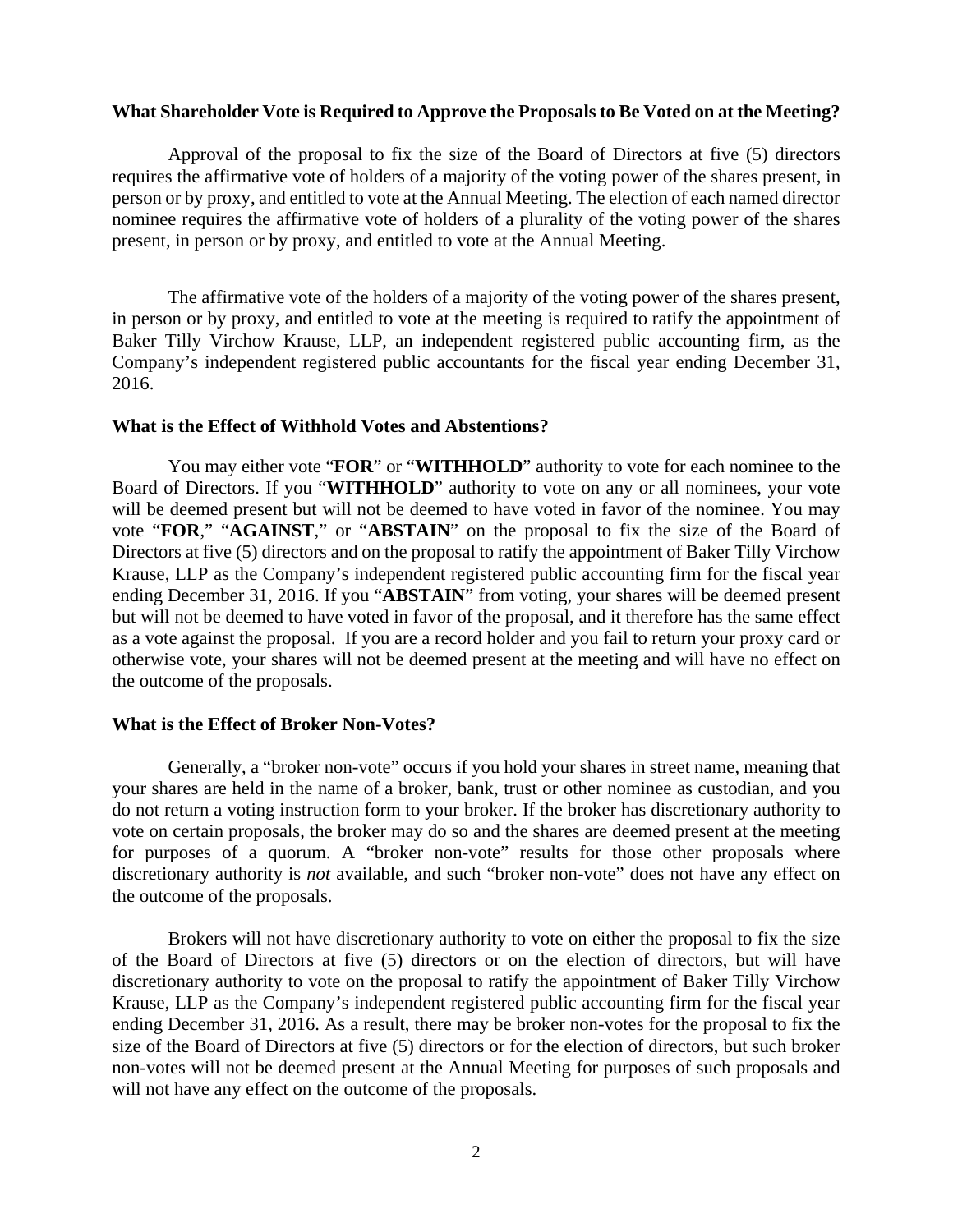# **Who is Entitled to Vote?**

Only shareholders of record at the close of business on May 4, 2016 (the "Record Date"), are entitled to receive notice of and to vote at the Annual Meeting.

# **How Do I Vote?**

If you are a record holder, you may vote in any of the following ways:

- *Voting by Internet:* You can vote at <u>www.investorvote.com/WELX</u>, 24 hours a day, seven days a week. You will need the 12-Digit Control Number included on your proxy card. *Voting by Telephone:* You can vote using touch-tone telephone by calling 1-800-652-8683, 24 hours a day, seven days a week. You will need the 12-digit control number included on your proxy card.
- *Voting by Mail:* You may complete, sign and return by mail the proxy card sent to you together with the printed copies of the proxy materials. The proxy card should be mailed to *PROXY SERVICES, C/O COMPUTERSHARE INVESTOR SERVICES, PO BOX 43102, PROVIDENCE RI 02940-5068.*
- *Voting in person at the Annual Meeting*: You should complete and sign the enclosed proxy card and bring it to the Annual Meeting.

If you hold your shares in street name, meaning that your shares are held in the name of a broker, bank, trust or other nominee as custodian, you may vote by completing the voting instruction form provided to you by your broker or nominee. You may not vote your shares in person at the Annual Meeting unless you obtain a legal proxy from your broker or nominee.

# **What is a Proxy?**

A proxy is your legal designation of another person or persons (the "Proxy Agent") to vote on your behalf. By completing and returning the enclosed proxy card, you are giving Brian Lawrence, the Proxy Agent, the authority to vote your shares of common stock at the Annual Meeting in the manner you indicate on your proxy card. If you return a signed proxy card but do not give direction with respect to any nominee or other proposal, the Proxy Agent will vote your shares as recommended by the Board of Directors.

# **May I Change My Vote After I Have Submitted My Proxy?**

Yes. If you are a record holder, to change your vote you can do any of the following:

- Sending a written notice of revocation dated after the date of the proxy to Winland;
- Execute and deliver to us a subsequently dated proxy.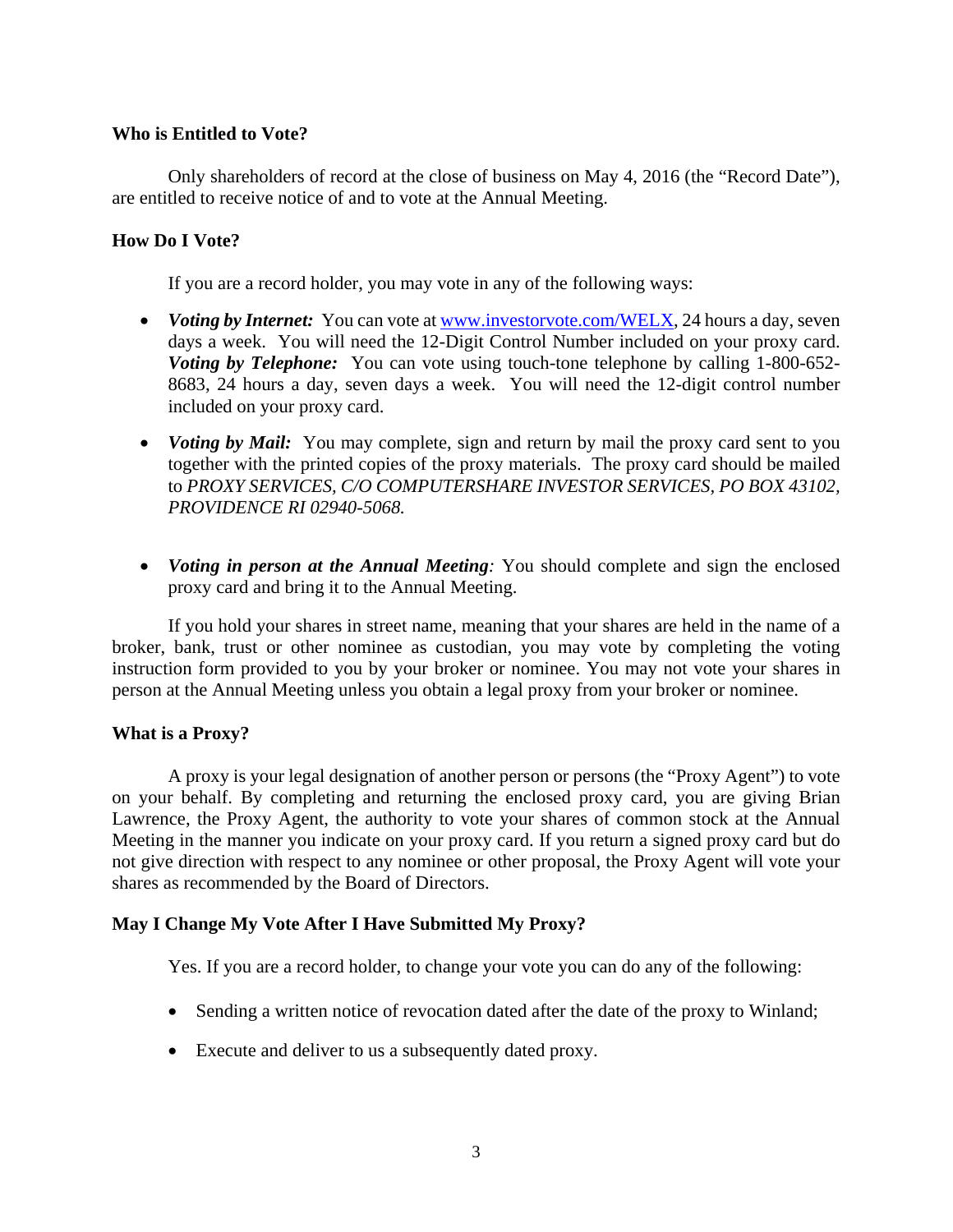Attend the Annual Meeting, give oral notice of your intention to vote in person, and submit a proxy card or ballot at the Annual Meeting.

You should be aware that simply attending the Annual Meeting will not in and of itself constitute a revocation of your proxy. If you hold your shares in street name, contact your broker to determine how to change your vote.

### **Who Can Attend the Annual Meeting?**

All shareholders of record at the close of business on the Record Date, or their duly appointed proxies, may attend the Annual Meeting. If you hold your shares in street name, you may not vote your shares in person at the Annual Meeting unless you obtain a legal proxy from your broker or nominee.

### **What Constitutes A Quorum?**

The presence at the Annual Meeting, in person or by proxy, of a majority of the voting power of shares entitled to vote at the Annual Meeting will constitute a quorum. A quorum is required for business to be conducted at the Annual Meeting. As of the Record Date, 3,789,522 shares of our Common Stock were outstanding and therefore the presence of 1,898,551 shares at the Annual Meeting will constitute a quorum. If you submit a properly executed proxy card, even if you abstain from voting on the proposal to fix the size of the Board and the proposal to ratify the appointment of Baker Tilly Virchow Krause, LLP as the Company's independent registered public accounting firm for the fiscal year ending December 31, 2016 and withhold authority to vote for all directors, then you will be considered part of the quorum. Abstentions and withhold votes will be treated as shares present for purposes of determining the existence of a quorum. If you hold your shares in street name, meaning that your shares are held in the name of a broker, bank, trust or other nominee as custodian, and you do not return a voting instruction form to your broker, your broker will have discretionary authority to vote your shares at the Annual Meeting on the proposal to ratify the appointment of Baker Tilly Virchow Krause, LLP as the Company's independent registered public accounting firm for the fiscal year ending December 31, 2016, and therefore, your shares be deemed present for purposes of a quorum if your broker exercises such discretionary authority.

### **How Will Voting on any Other Business Be Conducted?**

 We do not know of business to be conducted at the Annual Meeting other than the matters described in this Proxy Statement and no proposals were received for the Annual Meeting pursuant to applicable provisions of the Company's Bylaws, which are described below. However, if you submit a proxy and any other business is properly presented at the Annual Meeting or any adjournment thereof, your proxy gives authority to the designated Proxy Agent to vote on such matters in their discretion.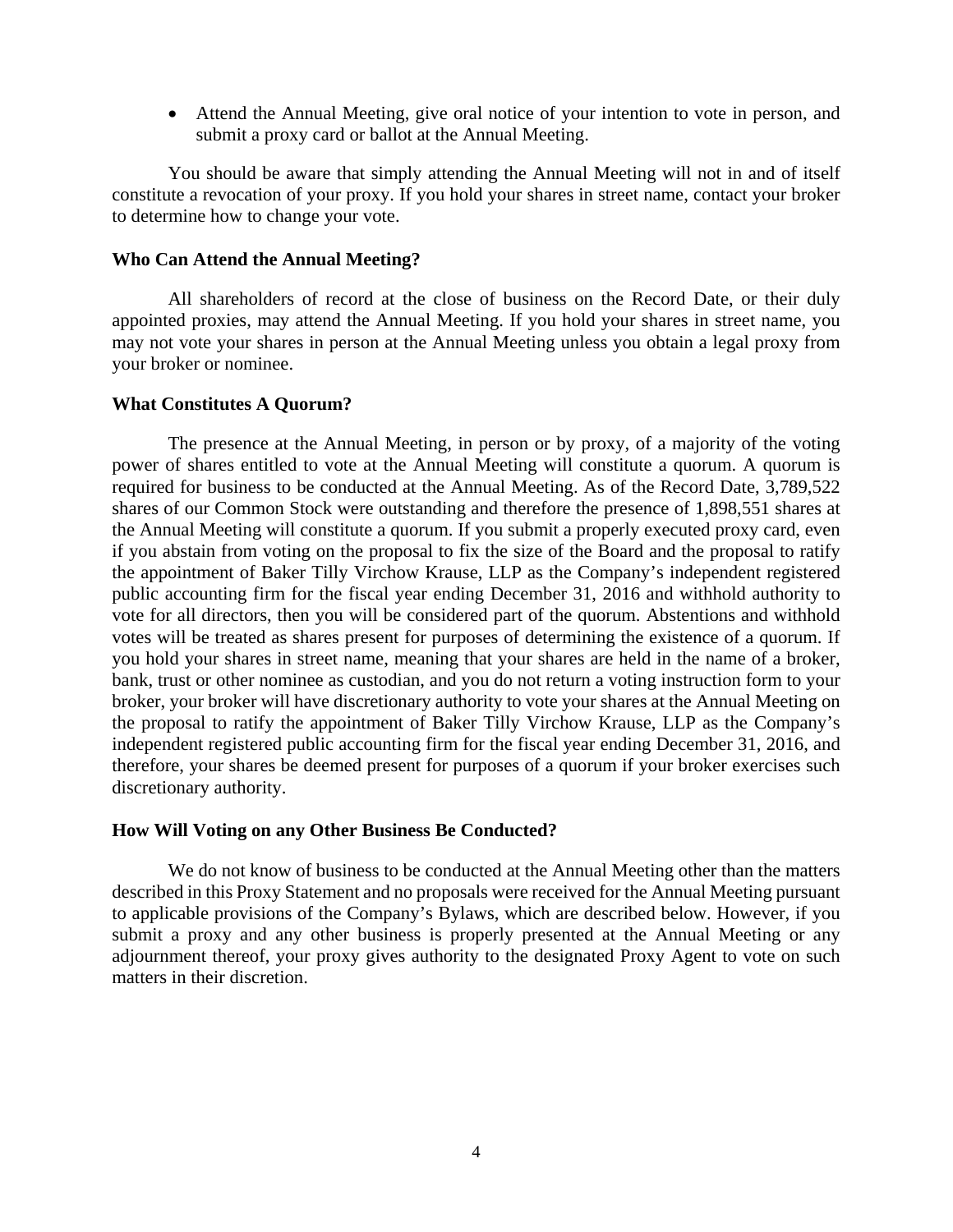#### **Who Will Count the Votes?**

At the Annual Meeting, Brian Lawrence, the President of the Company, will appoint an individual or individuals to serve as inspector of election for the Annual Meeting.

#### **What Do I Need to do Now?**

First, read this Proxy Statement carefully. Then, as soon as possible, submit your proxy by the internet, telephone or executing and returning the enclosed proxy card, using the accompanying prepaid, addressed envelope. Your shares represented by proxy will be voted in accordance with the instructions you specify on the proxy card. If you submit a signed proxy card without specifying how the shares should be voted, your shares will be voted in accordance with the recommendation of the Board of Directors for the proposals described in this Proxy Statement and in accordance with the judgment of the Proxy Agent, or his duly appointed substitutes acting at the Annual Meeting, on any other business that may properly come before the meeting or any postponement or adjournment thereof.

If you hold your shares in street name, meaning that your shares are held in the name of a broker, bank, trust or other nominee as custodian, you may vote by completing the voting instruction form provided to you by your broker or nominee. You may not vote your shares in person at the Annual Meeting unless you obtain a legal proxy from your broker or nominee.

# **How do I Nominate a Candidate for Election as a Director or Submit a Shareholder Proposal?**

Certain provisions of the Company's Bylaws require shareholders who offer nominations or proposals to comply with certain procedural requirements intended to ensure that shareholders have sufficient information to make an informed choice when they cast their ballots and to allow the Board time to address such nominations or proposals prior to the shareholder meeting.

Shareholders wishing to nominate director candidates or raise a shareholder proposal must provide notice to Winland at least 60 days, but not more than 90 days, prior to the anniversary of the previous annual meeting, or, if the annual meeting has been moved more than thirty days from the anniversary of the previous annual meeting, notice must be provided by the later of the date that is ninety days prior to the annual meeting or ten days after the public announcement of the date of the annual meeting. Submission of shareholder proposals and director nominations for the 2016 Annual Meeting are required to be received by Winland by April 25, 2016. Since the 2016 Annual Meeting will be held on June 29, 2016, notice of nominations or proposals for the 2017 Annual Meeting must be received by Winland between March 31, 2017 and April 30, 2017. If not received within that time period, nominations or other proposals from shareholders will not be eligible for consideration at the 2017 Annual Meeting.

# \_\_\_\_\_\_\_\_\_\_\_\_\_\_\_ **YOU SHOULD CAREFULLY READ THIS PROXY STATEMENT IN ITS ENTIRETY.**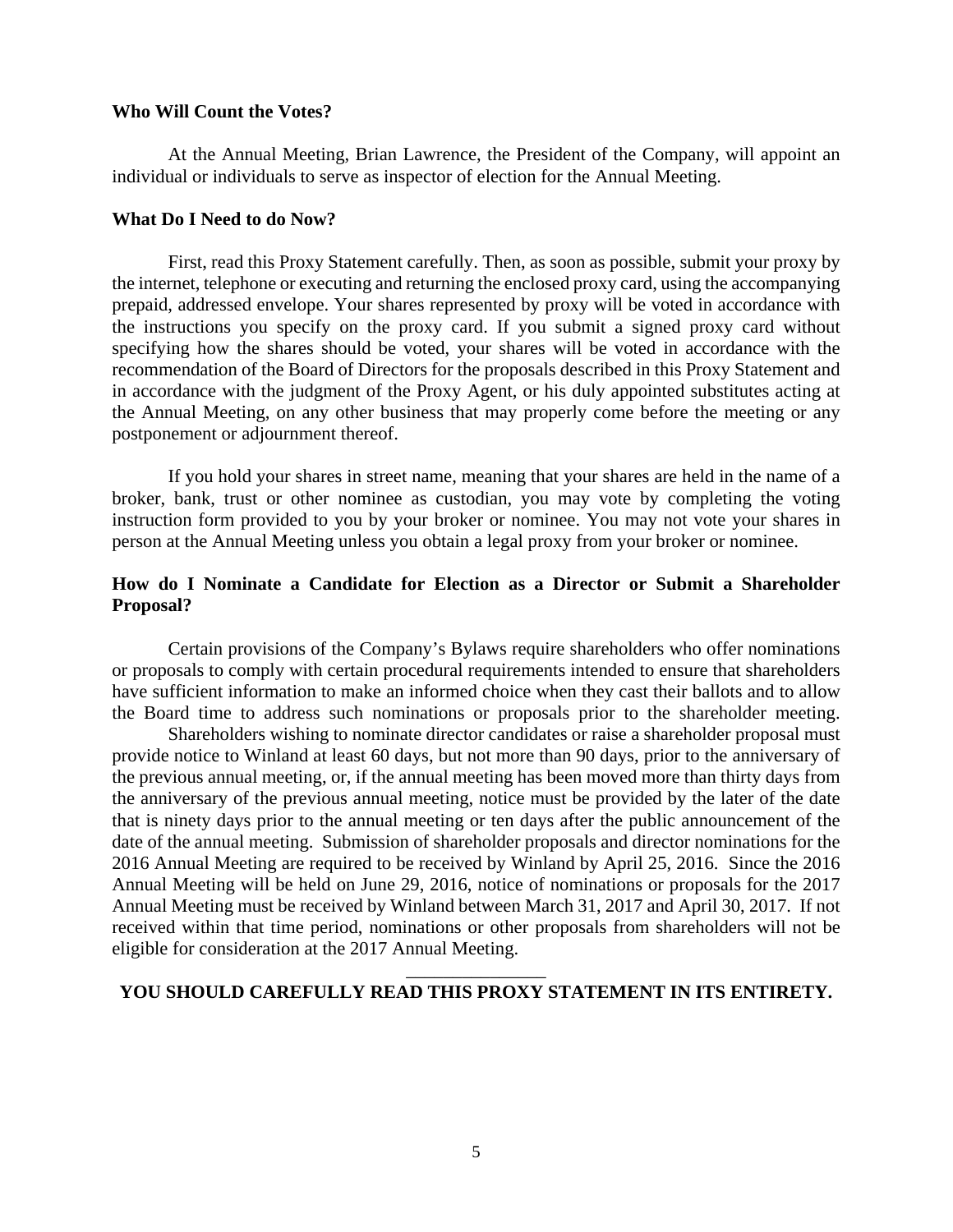### **INTRODUCTION**

This Proxy Statement (the "Proxy Statement") is being provided to you in connection with the solicitation of proxies on behalf of the Board of Directors of Winland Electronics, Inc., a Minnesota corporation, for use in the Annual Meeting of Shareholders (the "Annual Meeting") to be held on June 29, 2016, at 9:30 a.m. CDT, at Fredrikson & Byron P.A., 200 South Sixth Street, Suite 4000, Minneapolis, Minnesota 55402. In this Proxy Statement, references to "Winland," the "Company," "we," "our," or "us" refer to Winland Electronics, Inc., unless otherwise noted.

Proxy solicitations will be made by the use of the mails. Solicitations may also be made by telephone by directors, officers or employees of Winland. All costs of soliciting proxies will be borne by Winland.

### **Please keep in mind that the information contained in and provided in connection with this Proxy Statement should be treated as confidential and should be used only to evaluate the proposals described herein.**

Your vote is important to us. Whether or not you plan to attend the Annual Meeting, please promptly complete and sign the enclosed proxy card, and return it by sending a fax or PDF copy to the fax number or e-mail address shown on the proxy card, or by mailing it in the accompanying prepaid, addressed envelope.

#### **Proposals to be Voted On**

Shareholders will vote on the following proposals:

**Proposal 1** – To elect the five (5) directors named in this Proxy Statement for a term ending on the date of the next Annual Meeting; and

**Proposal 2** – To fix the size of the Winland Board of Directors at five (5) directors.

**Proposal 3** – To ratify the appointment of Baker Tilly Virchow Krause, LLP as the Company's independent registered public accounting firm for the fiscal year ending December 31, 2016.

The Board of Directors recommends that shareholders vote "**FOR**" the election of each director, "**FOR**" the proposal to fix the size of the Board of Directors at five (5) directors and "**FOR**" the ratification of the appointment of Baker Tilly Virchow Krause, LLP as the Company's independent registered public accounting firm for the fiscal year ending December 31, 2016.

The Board knows of no other matters that are likely to be brought before the Annual Meeting. If any other matters properly come before the Annual Meeting, however, the persons named in the enclosed proxy, or their duly appointed substitutes acting at the Annual Meeting, will be authorized to vote or otherwise act on those matters in accordance with their judgment. Any action may be taken on any one of the items of business on the date specified above for the Annual Meeting, or on any date or dates to which the Annual Meeting may be adjourned.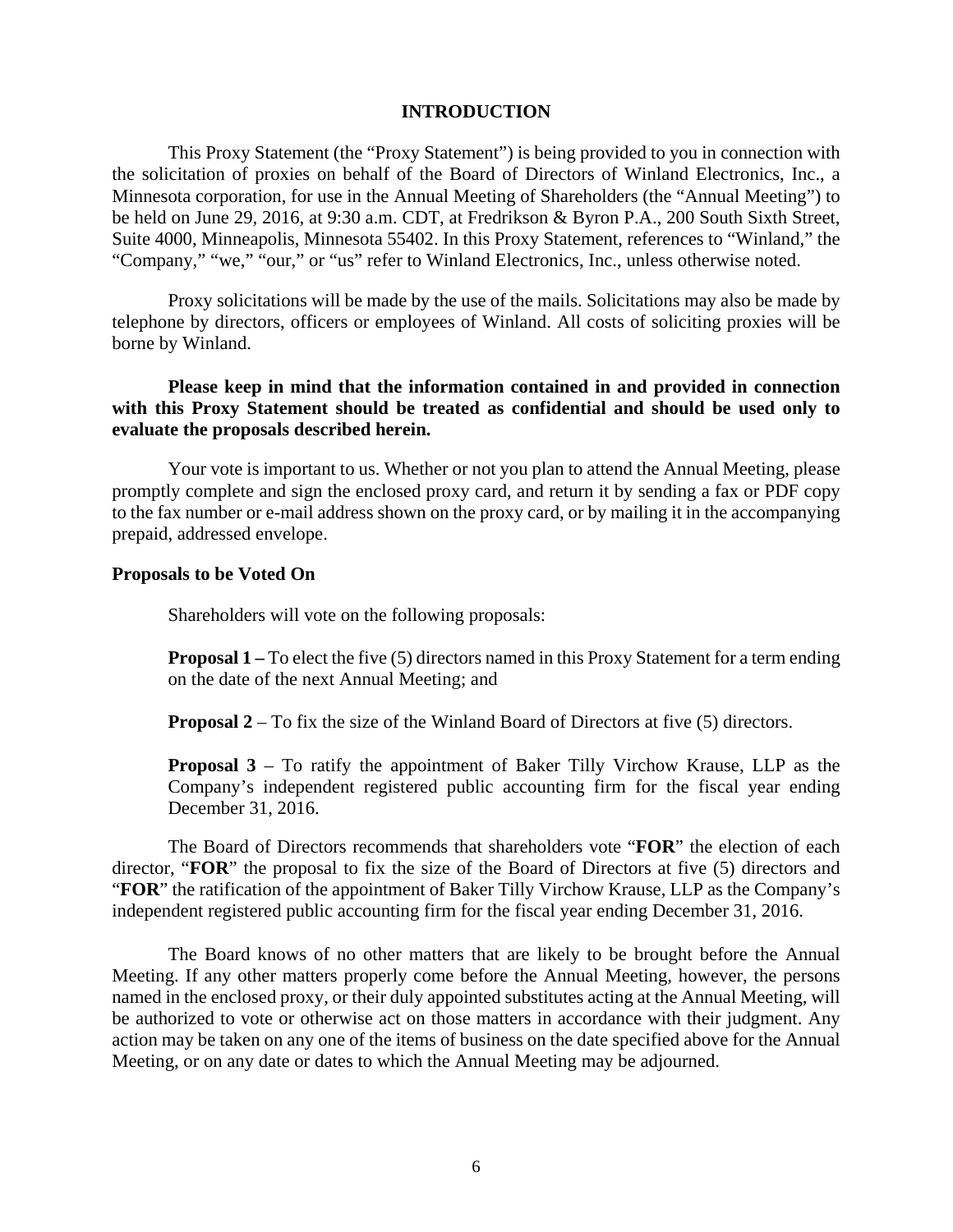#### **Record Date; Shareholders Entitled to Vote; Quorum**

Shareholders of record at the close of business on May 4, 2016 (the "Record Date") are entitled to receive notice of and vote at the Annual Meeting. If you hold your shares in street name, meaning that your shares are held in the name of a broker, bank, trust or other nominee as custodian, you may vote by completing the voting instruction form provided to you by your broker or nominee. You may not vote your shares in person at the Annual Meeting unless you obtain a legal proxy from your broker or nominee.

On the Record Date, 3,789,522 shares of common stock were issued and outstanding. For each proposal, holders of common stock as of the Record Date are entitled to one vote for each share held. Shareholders do not have cumulative voting rights with respect to the election of directors or any other matter. Holders of common stock on the Record Date, or their duly appointed proxies, may attend the Annual Meeting.

A majority of the outstanding shares of Winland's common stock must be represented in person or by proxy at the Annual Meeting in order to transact business at the Annual Meeting. If a share is represented for any purpose at the Annual Meeting, other than for the purpose of objecting to the Annual Meeting or the transacting of business at the Annual Meeting, it will be deemed present for the purpose of determining whether a quorum exists. If less than a quorum is present, shareholders having a majority of the outstanding shares represented at the meeting may adjourn such meeting with the same effect and for all intents and purposes as though a quorum had been present. If the Annual Meeting is adjourned, at any subsequent reconvening of the Annual Meeting all proxies will be voted in the same manner as they would have been voted at the original convening of the meeting, except for any proxies that have been revoked or withdrawn. Consistent with Minnesota law, if the Annual Meeting is adjourned to a different place, date or time, Winland need not give notice of the new place, date or time if the new place, date or time is announced at the meeting before adjournment, unless a new record date is or must be set for the adjourned meeting.

### **Votes Required for Approval**

The election of each named director nominee requires the affirmative vote of holders of a plurality of the voting power of the shares present, in person or by proxy, and entitled to vote at the meeting. Approval of the proposal to fix the size of the Board of Directors at five (5) directors requires the affirmative vote of holders of a majority of the voting power of the shares present, in person or by proxy, and entitled to vote at the meeting. The affirmative vote of the holders of a majority of the voting power of the shares present, in person or by proxy, and entitled to vote at the meeting is required to ratify the appointment of Baker Tilly Virchow Krause, LLP, an independent registered public accounting firm, as the Company's independent registered public accountants for the fiscal year ending December 31, 2016.

Shares represented by proxies properly signed, dated and returned will be voted at the Annual Meeting in accordance with the instructions set forth therein. If your proxy card is signed and returned without specifying a vote or an abstention with respect to the proposals to be voted on, your shares will be voted **"FOR"** the proposals and will be voted at the discretion of the Proxy Agent as to any other matters that may properly come before the Annual Meeting.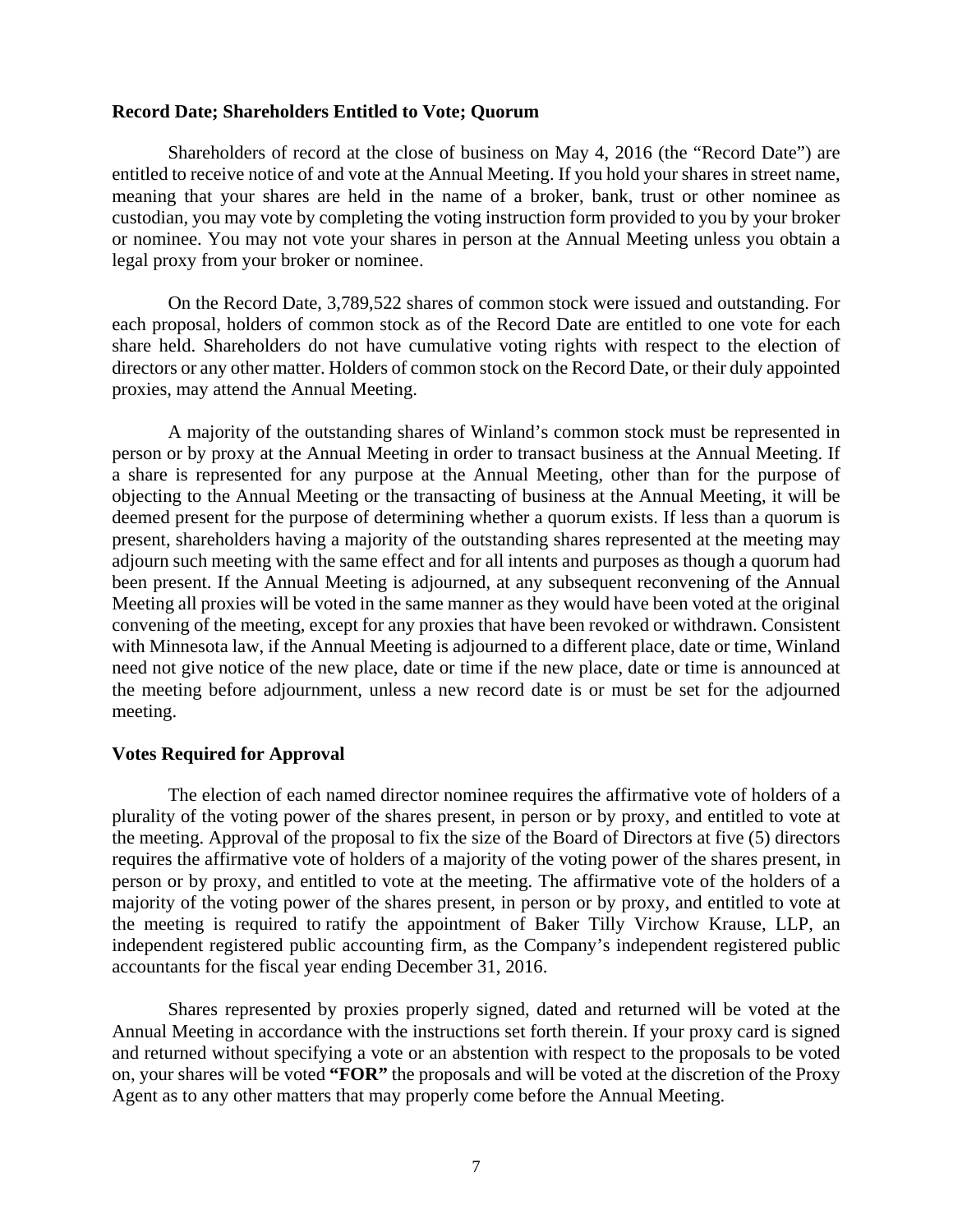If you mark "**WITHHOLD**" with respect to the election of one or more director nominees, your shares will be deemed present but will not be deemed to have been voted in favor of such directors(s). If you mark **"ABSTAIN"** on the proposal to fix the size of the Board of Directors at five (5) directors or on the proposal to ratify the appointment of Baker Tilly Virchow Krause, LLP as the Company's independent registered public accounting firm for the fiscal year ending December 31, 2016, your shares will be deemed present but will not be deemed to have voted in favor of the proposal, and will therefore have the same effect as a vote against the proposal. If you are a record holder and you fail to return your proxy card or otherwise vote, your shares will not be deemed present at the meeting and will have no effect on the outcome of the proposals. If you hold your shares in street name, meaning that your shares are held in the name of a broker, bank, trust or other nominee as custodian, and you do not return a voting instruction form to your broker, your broker will have discretionary authority to vote your shares at the Annual Meeting on the proposal to ratify the appointment of Baker Tilly Virchow Krause, LLP as the Company's independent registered public accounting firm for the fiscal year ending December 31, 2016, and therefore, your shares be deemed present for purposes of a quorum if your broker exercises such discretionary authority.

You may revoke your proxy at any time before it is voted by signing and returning a proxy card bearing a later date, by giving written notice to Winland, or by attending the Annual Meeting and voting in person.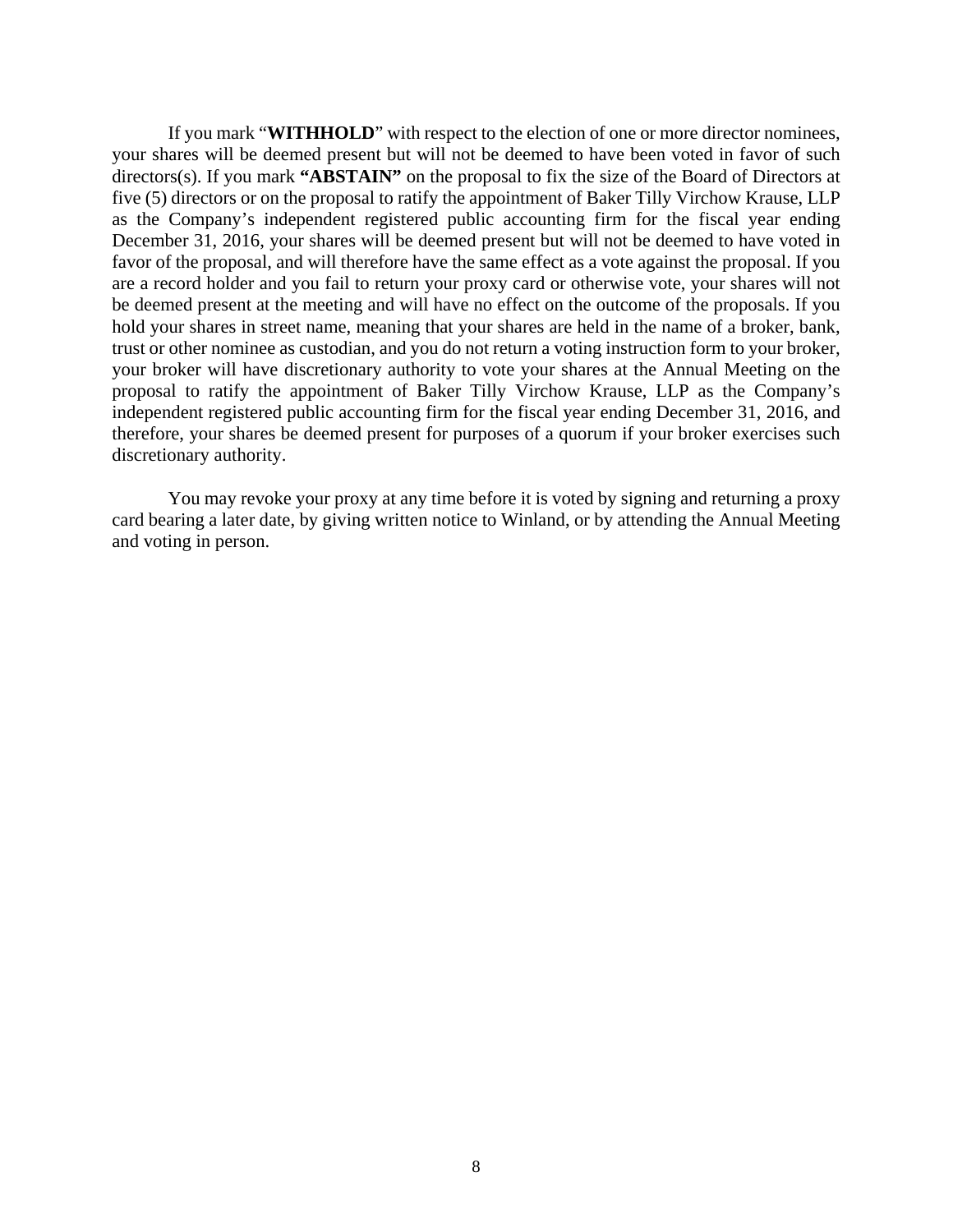### **PROPOSALS 1 AND 2**

# **ELECT FIVE (5) DIRECTORS AND FIX THE SIZE OF THE BOARD OF DIRECTORS AT FIVE (5) DIRECTORS**

### **General Information**

Winland's Bylaws provide that the number of directors shall be the number set by the shareholders, which shall be not less than one. The Board of Directors currently consists of five (5) directors—Thomas Brady, Lorin Krueger, Thomas Braziel, Matthew Houk and Murray Stahl. The Board of Directors has recommended that the number of directors be fixed at five (5) directors. Each signed proxy that is returned to Winland will be voted "**FOR**" the proposal to fix the size of the Board of Directors at five (5) directors unless the proxy is marked "**AGAINST**" or "**ABSTAIN**."

If elected, each director will serve for a term ending on the date of the next Annual Meeting and until such time as his successor is elected, or until his earlier death, resignation, disqualification, or removal as provided by statute. Each signed proxy that is returned to Winland will be voted "**FOR**" each of the five (5) nominees named above unless authority to vote for any of them is withheld. Each nominee has consented to being named in this Proxy Statement and to serve, if elected. The Company has no reason to believe that any of the director nominees named in this Proxy Statement will be unable or unwilling to serve as a director if elected. However, in the event any of the nominees withdraws or otherwise becomes unavailable for election, the shares represented by all valid proxies will be voted for the election of a substitute nominee, as may be designated by the Board of Directors, or the Board of Directors may allow a vacancy to exist, in its discretion.

#### **Director Nominees**

| <b>Name</b>              | Age | <b>Director Since</b> |
|--------------------------|-----|-----------------------|
| Lorin E. Krueger         |     | 1983                  |
| <b>Thomas J. Brady</b>   |     | 2008                  |
| <b>Thomas R. Braziel</b> |     | 2013                  |
| <b>Matthew D. Houk</b>   | 34  | 2013                  |
| <b>Murray Stahl</b>      |     | 2015                  |

The following table sets forth the age of each nominee as of the Record Date, his position with the Company, if any, and the year in which he first became a director of Winland:

Set forth below is a brief description of the background and business experience of each of the Company's directors and director nominees:

*Lorin E. Krueger* serves as a Director. Mr. Krueger is currently the President of RT 66 Holding, a private investment holding company and President of Sailor Plastics a blow mold plastics manufacturing company. He is former Chairman and CFO of Supply Tigers Inc., a purchasing consulting group and group buying company. From June 1, 2001 to January 2, 2008, Mr. Krueger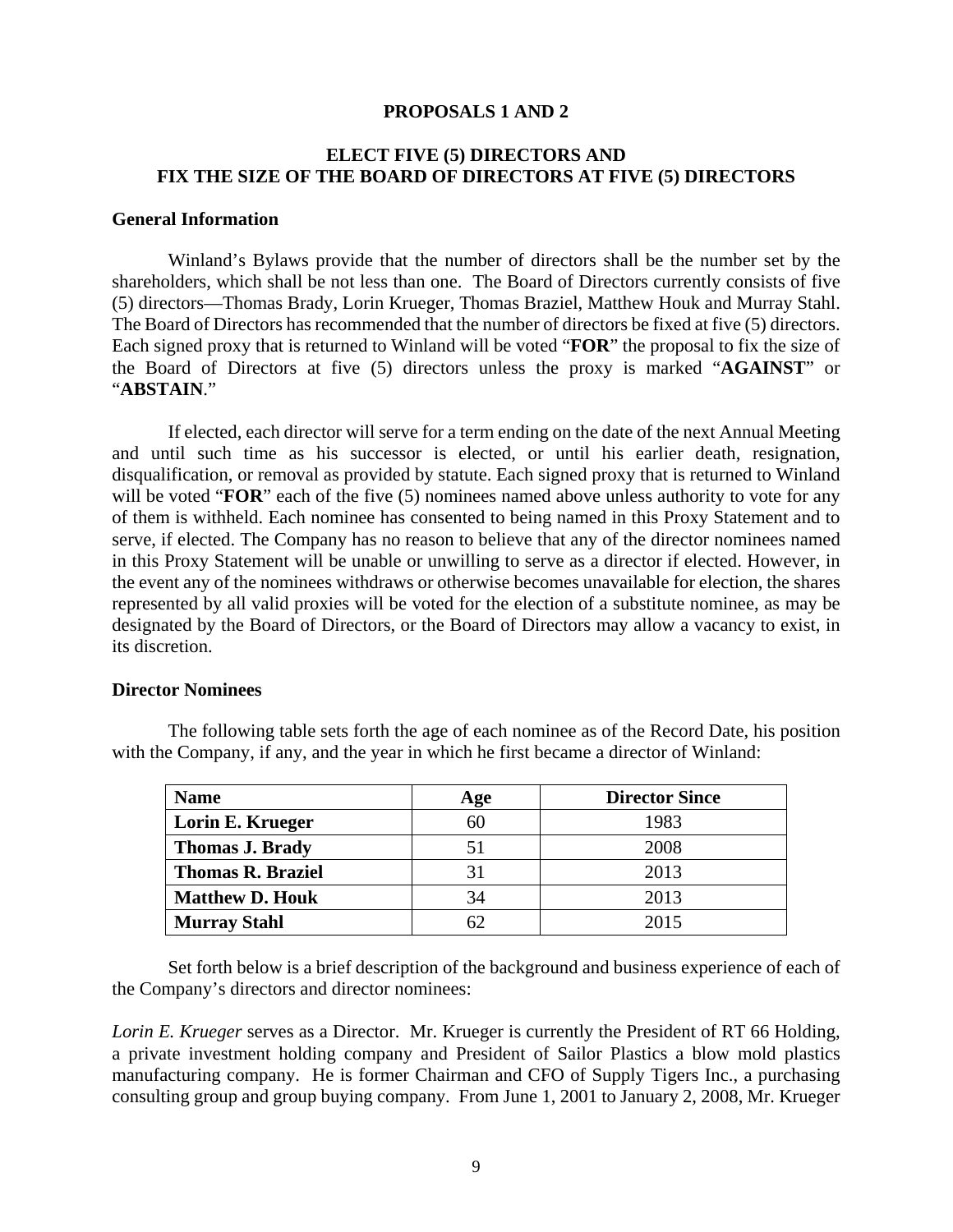served as President and Chief Executive Officer of the Company and as President of the Company from January 1999 until June of 2001 when he assumed the additional role of Chief Executive Officer. Mr. Krueger has served as a Director of the Company since 1983. Mr. Krueger served as the Company's Chief Operating Officer, and other executive officer positions in the Company, from 1983 until January of 1999. Mr. Krueger was one of the founding partners of the Company. Mr. Krueger's qualifications to serve on the Board of Directors include his senior leadership experience serving as the Company's past Chief Executive Officer and his breadth of managerial and operational experiences derived from various positions held with the Company and his other business interests.

*Thomas J. Brady* serves as a Director and Chairman of the Audit Committee. Mr. Brady is currently the Minneapolis office leader of the Financial Outsourcing practice of CliftonLarsonAllen LLP. From October 2006 through March 2015, he was the Chief Financial Officer of Digineer, Inc., an IT consulting firm. While at Digineer, he was responsible for all aspects of internal and external financial reporting, as well as legal and general administration. Prior to Digineer, Mr. Brady spent 19 years with KPMG LLP, with last role as Audit Partner, where he was responsible for corporate audits in a wide range of companies and industries with revenues ranging from under \$10 million to over \$1 billion. Mr. Brady's qualifications to serve on the Board of Directors include senior leadership experience serving as practice leader of Clifton Larson Allen LLP and Chief Financial Officer of Digineer, Inc. and specific expertise and knowledge in various areas of financial reporting, finance, corporate governance, compensation and operations.

*Thomas R. Braziel* serves as a Director and Co-Chairman of the Board of Directors. He is the Founder and a Managing Partner in B.E. Capital Management, an investment partnership which invests in small and micro-cap companies and securities. Mr. Braziel is also the Founder and Managing Partner of Campden Grove Capital, a family investment partnership which was created to leverage opportunities from small company bankruptcies. Prior to his current positions with B.E. Capital Management and Campden Grove Capital, Mr. Braziel was a Quantitative Financial Analyst in 2011 with Hellespont Ship Management. Prior to that, Mr. Braziel was an Economist in the Transfer Pricing and Economic Consulting Group of Thomson Reuters from 2007 to 2009. Mr. Braziel holds a Masters in Mathematics of Finance from Columbia University and a B.A. from New York University. Mr. Braziel is one of the Company's largest shareholders and his experience with analyzing and investing in small and micro-cap companies make him qualified to serve on the Company's Board of Directors.

*Matthew D. Houk* serves as a Director and Co-Chairman of the Board of Directors. He is a Portfolio Manager at Horizon Kinetics LLC, an investment management services firm. Mr. Houk has been with Horizon Kinetics since August 2008. Mr. Houk is responsible for identifying, analyzing and monitoring investment opportunities and portfolio companies for Horizon Kinetics. Previously, Mr. Houk was with Goldman, Sachs & Co., an investment bank, which he joined in August 2005. Mr. Houk holds a B.A. from Yale University. Through his work in investment management, Mr. Houk brings to the Board of Directors an ability to assess and oversee corporate and financial performance. Mr. Houk is one of the Company's largest outside shareholders and has experience as an investor and an understanding of the methods by which companies may unlock value for their shareholders.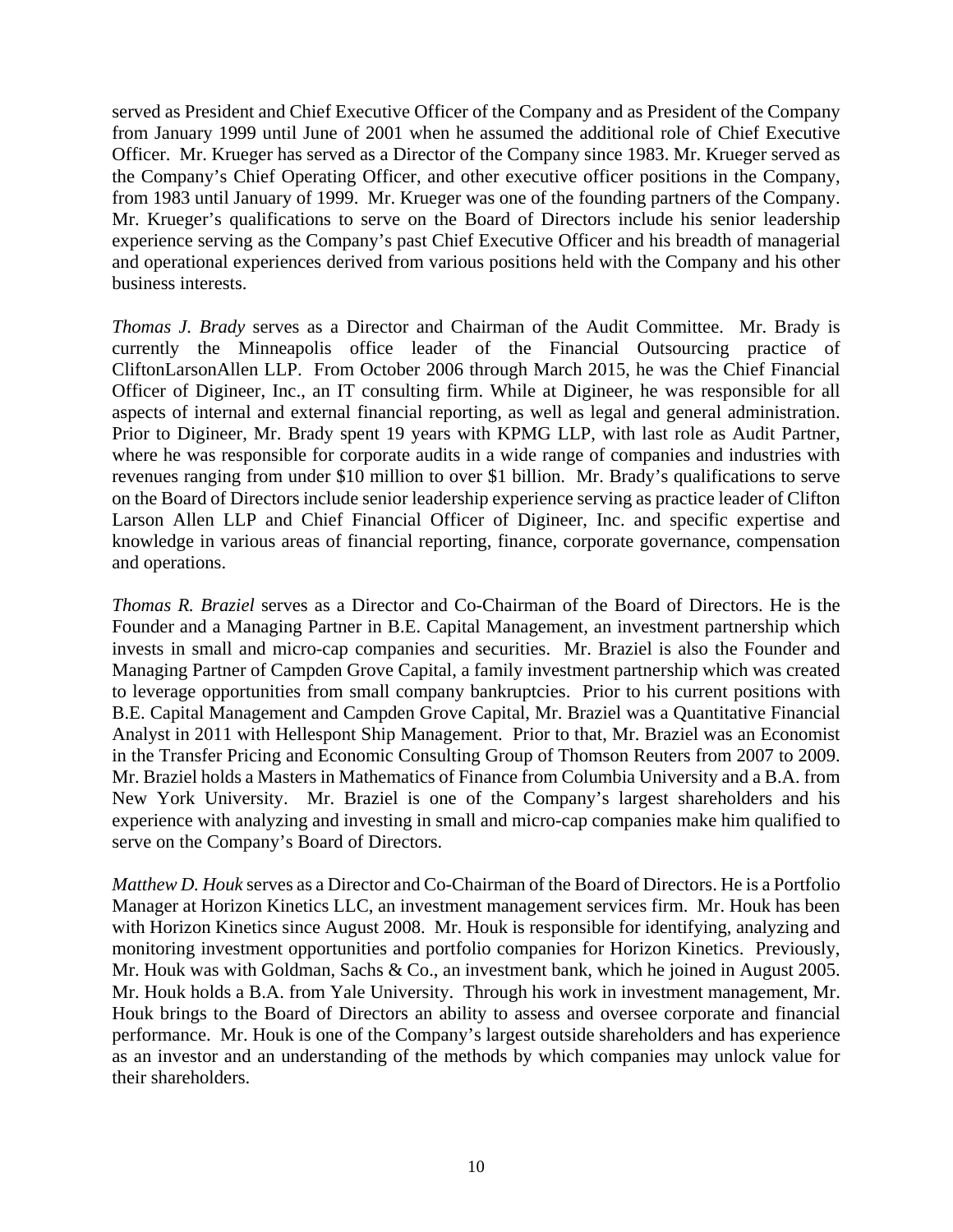*Murray Stahl* serves as a Director. He is the Chairman and Chief Investment Officer of Horizon Kinetics LLC, parent company to registered investment advisory firms Horizon Asset Management LLC ("Horizon"), founded in 1994, Kinetics Asset Management LLC ("KAM"), founded in 1996, and Kinetics Advisers, LLC ("KA") ("KAM" and "KA" referred to as "Kinetics"), founded in 2000. In that role, Mr. Stahl oversees all investment decisions across the affiliated entities, which produce a number of research reports and act as discretionary investment managers for private funds, investment companies, and retail and institutional separate accounts. Mr. Stahl is also the Chairman and Chief Executive Officer of FRMO Corp., a publicly traded company that operates as an intellectual capital company. He is also a member of the Board of Directors for the Bermuda Stock Exchange, Minneapolis Grain Exchange, and IL&FS Securities Services Limited, a company based in India. Previously, Mr. Stahl was a Portfolio Manager with Bankers Trust Company, Private Banking Division from 1978 to 1994. He received B.A. and M.A. degrees from Brooklyn College and an MBA from Pace University. Through his work in investment management, Mr. Stahl brings to the Board of Directors an ability to assess and oversee corporate and financial performance.

### **Voting Information**

The Board recommends a vote "**FOR**" each of the director nominees named in this Proxy Statement. You may vote for all, some or none of the nominees to be elected to the Board. If any nominee becomes unwilling or unable to serve and the Board elects to fill the vacancy, the Proxy Agents, or their duly appointed substitutes acting at the Annual Meeting, will vote for an alternative person nominated by the Board. Alternatively, the Board of Directors may allow a vacancy to exist, in its discretion. Our Articles of Incorporation prohibit cumulative voting, which means you can vote only once for any nominee. The affirmative vote of holders of a plurality of the voting power of the shares present and entitled to vote at the meeting is required to elect each director nominee.

The Board recommends a vote "**FOR**" the proposal to fix the size of the Board of Directors at five (5) directors. The affirmative vote of holders of a majority of the voting power of the shares present and entitled to vote at the meeting is required to fix the size of the Board of Directors at five (5) directors.